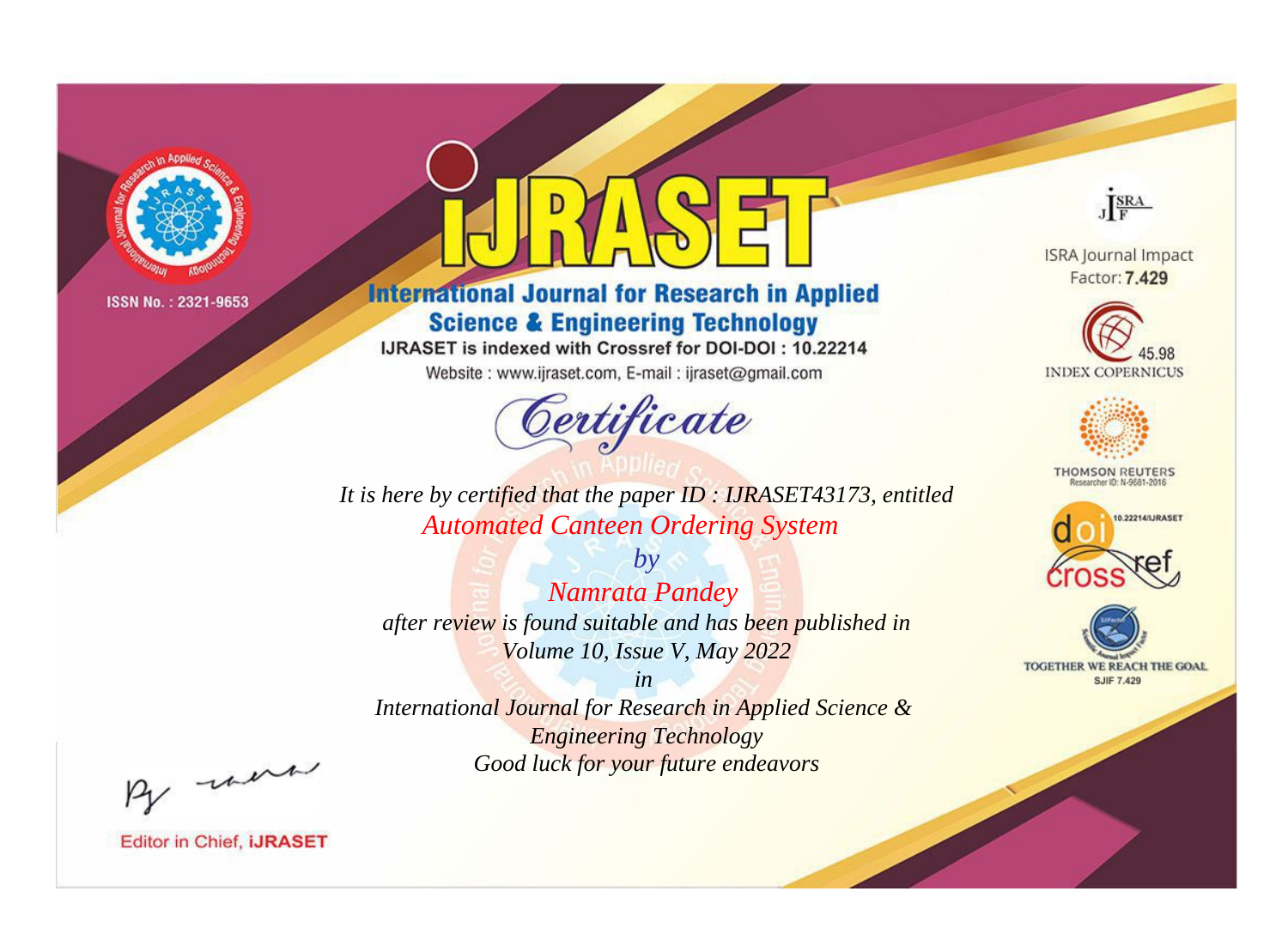

# **International Journal for Research in Applied Science & Engineering Technology**

IJRASET is indexed with Crossref for DOI-DOI: 10.22214

Website: www.ijraset.com, E-mail: ijraset@gmail.com



JERA

**ISRA Journal Impact** Factor: 7.429





**THOMSON REUTERS** 



TOGETHER WE REACH THE GOAL **SJIF 7.429** 

*It is here by certified that the paper ID : IJRASET43173, entitled Automated Canteen Ordering System*

*by Shatakshi Sharma after review is found suitable and has been published in Volume 10, Issue V, May 2022*

*in* 

*International Journal for Research in Applied Science & Engineering Technology Good luck for your future endeavors*

By morn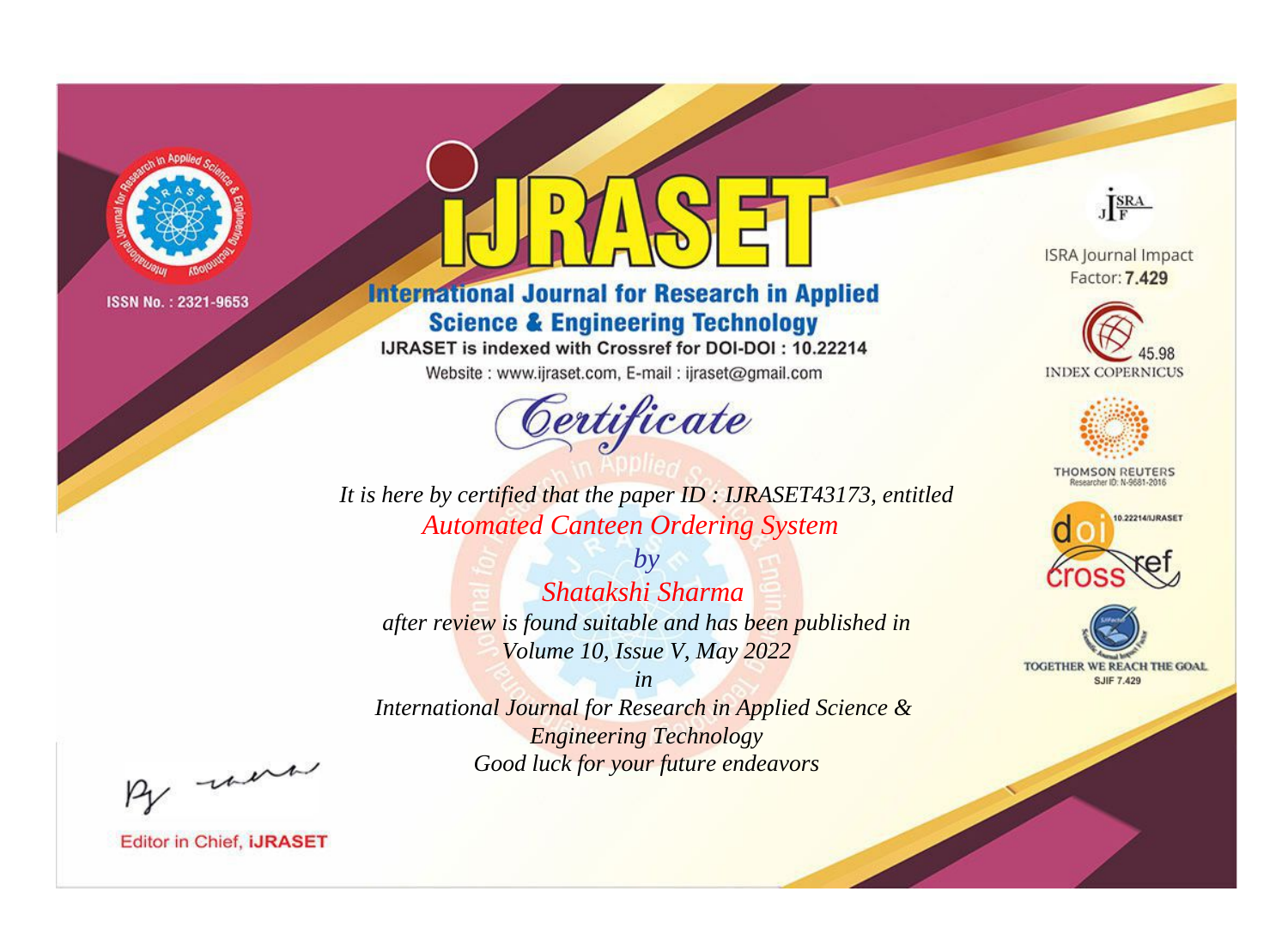

# **International Journal for Research in Applied Science & Engineering Technology**

IJRASET is indexed with Crossref for DOI-DOI: 10.22214

Website: www.ijraset.com, E-mail: ijraset@gmail.com



JERA

**ISRA Journal Impact** Factor: 7.429





**THOMSON REUTERS** 



TOGETHER WE REACH THE GOAL **SJIF 7.429** 

*It is here by certified that the paper ID : IJRASET43173, entitled Automated Canteen Ordering System*

*by Vidushi Sharma after review is found suitable and has been published in Volume 10, Issue V, May 2022*

*in* 

*International Journal for Research in Applied Science & Engineering Technology Good luck for your future endeavors*

By morn